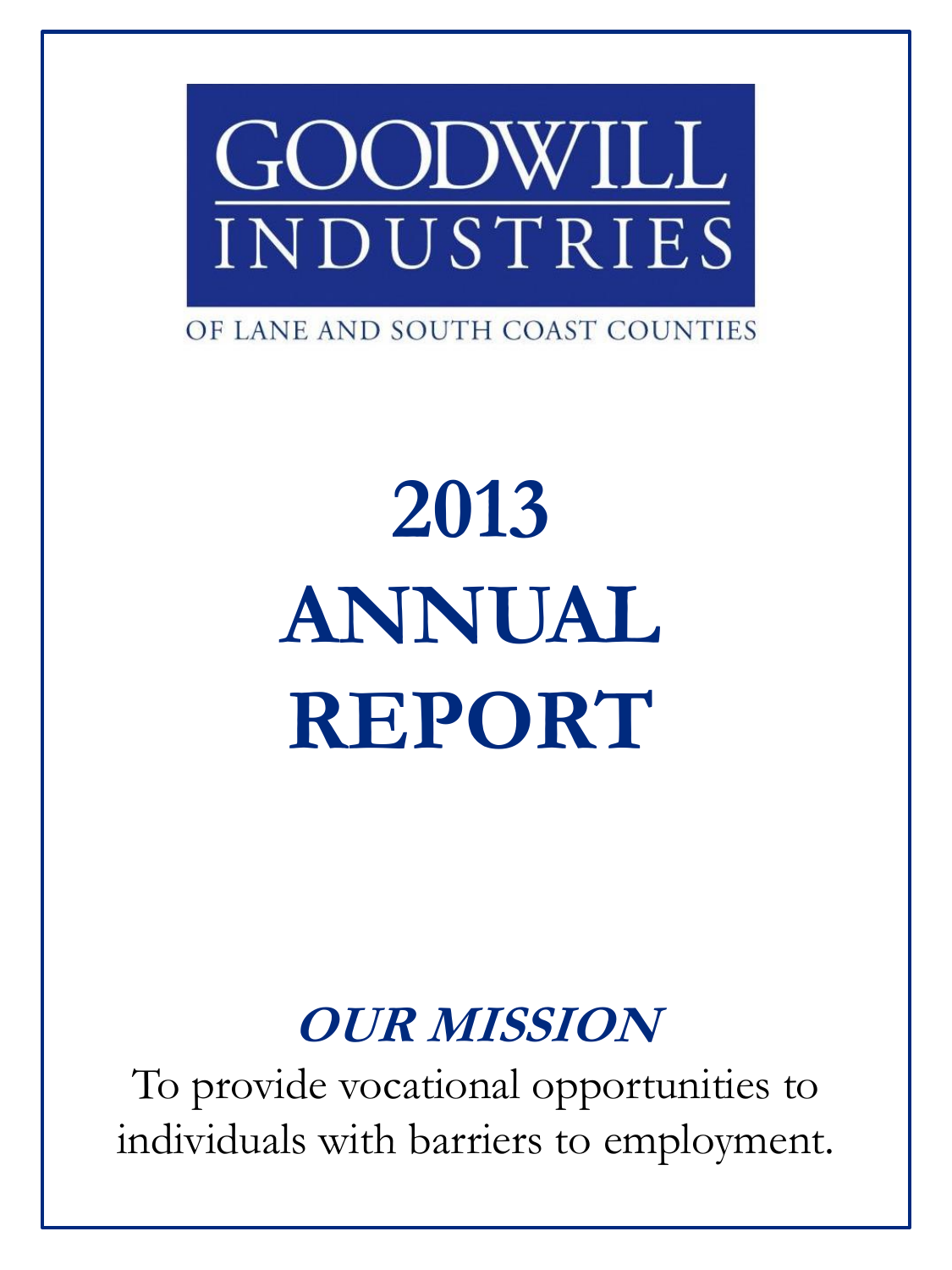## JDW ILI NDUSTRIES

OF LANE AND SOUTH COAST COUNTIES

#### SERVICES

#### **Job Connections**

People Served

Open to the public, Job Connections is a free job search and referral program designed to help participants find a job outside Goodwill that fits their needs and abilities……..……………...………….....4,483

#### **Other Transitional Services**

| Job development, prosperity and supported work experience |  |
|-----------------------------------------------------------|--|
|                                                           |  |

#### **Long-Term Services**

Provides supported work opportunities at Goodwill and in the community for individuals with developmental disabilities. Individual vocational goal planning includes independence, productivity and integration………….………………………………………...……198

#### **TOTAL SERVED**……………………………….....….…**5,957**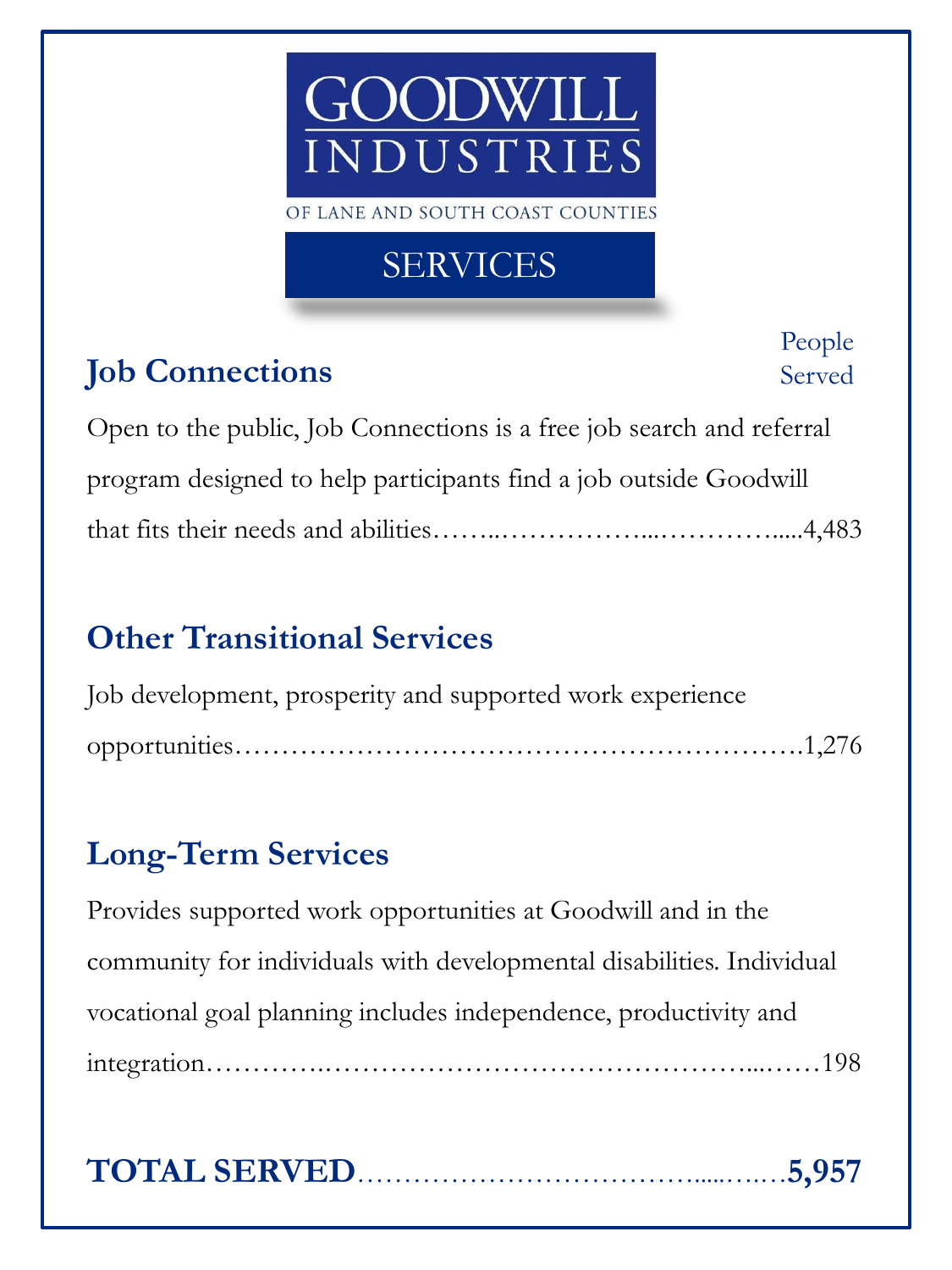### GOODWILL **INDUSTRIES**

OF LANE AND SOUTH COAST COUNTIES

#### SERVICES

|                                                   | People |
|---------------------------------------------------|--------|
|                                                   | Served |
|                                                   |        |
|                                                   |        |
|                                                   |        |
| Working Poor/Incumbent Worker/Underemployed 1,126 |        |
|                                                   |        |
|                                                   |        |
|                                                   |        |
|                                                   |        |
|                                                   |        |
|                                                   |        |
|                                                   |        |
|                                                   |        |
|                                                   |        |
|                                                   |        |
|                                                   |        |
|                                                   |        |
|                                                   |        |
|                                                   |        |
|                                                   |        |
|                                                   |        |
|                                                   |        |
|                                                   |        |

\**An individual may qualify in one or more of the above categories.*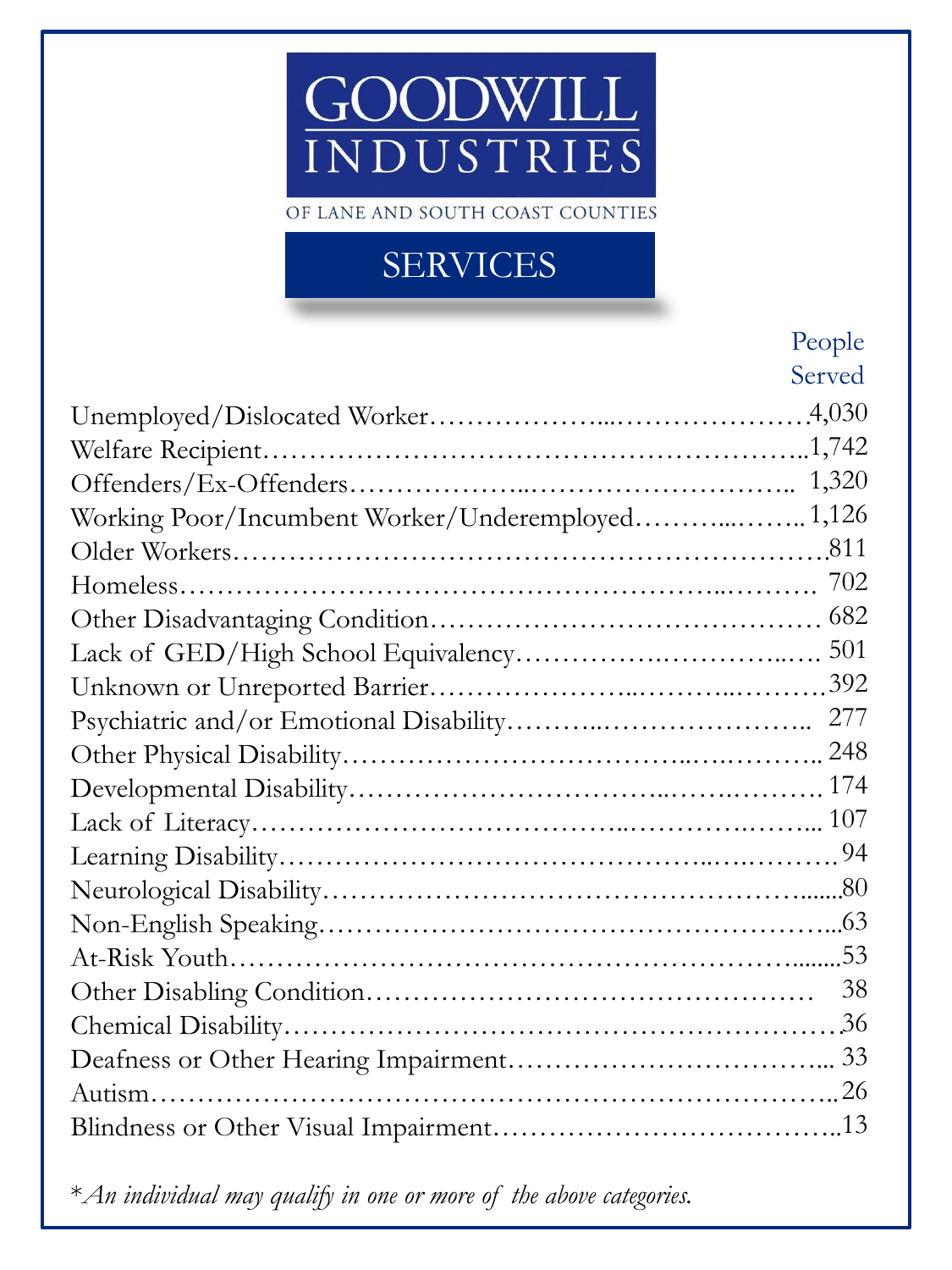### GOODWILL **INDUSTRIES**

OF LANE AND SOUTH COAST COUNTIES

#### FINANCIALS

#### **What Our Community Provided to Goodwill**

#### **What Goodwill Returned to Our Community**

| Occupancy (rent, utilities, insurance, interest, etc.)\$2,477,675 |             |
|-------------------------------------------------------------------|-------------|
|                                                                   | \$1,395,787 |
|                                                                   | \$1,130,758 |
|                                                                   |             |
|                                                                   |             |
|                                                                   |             |